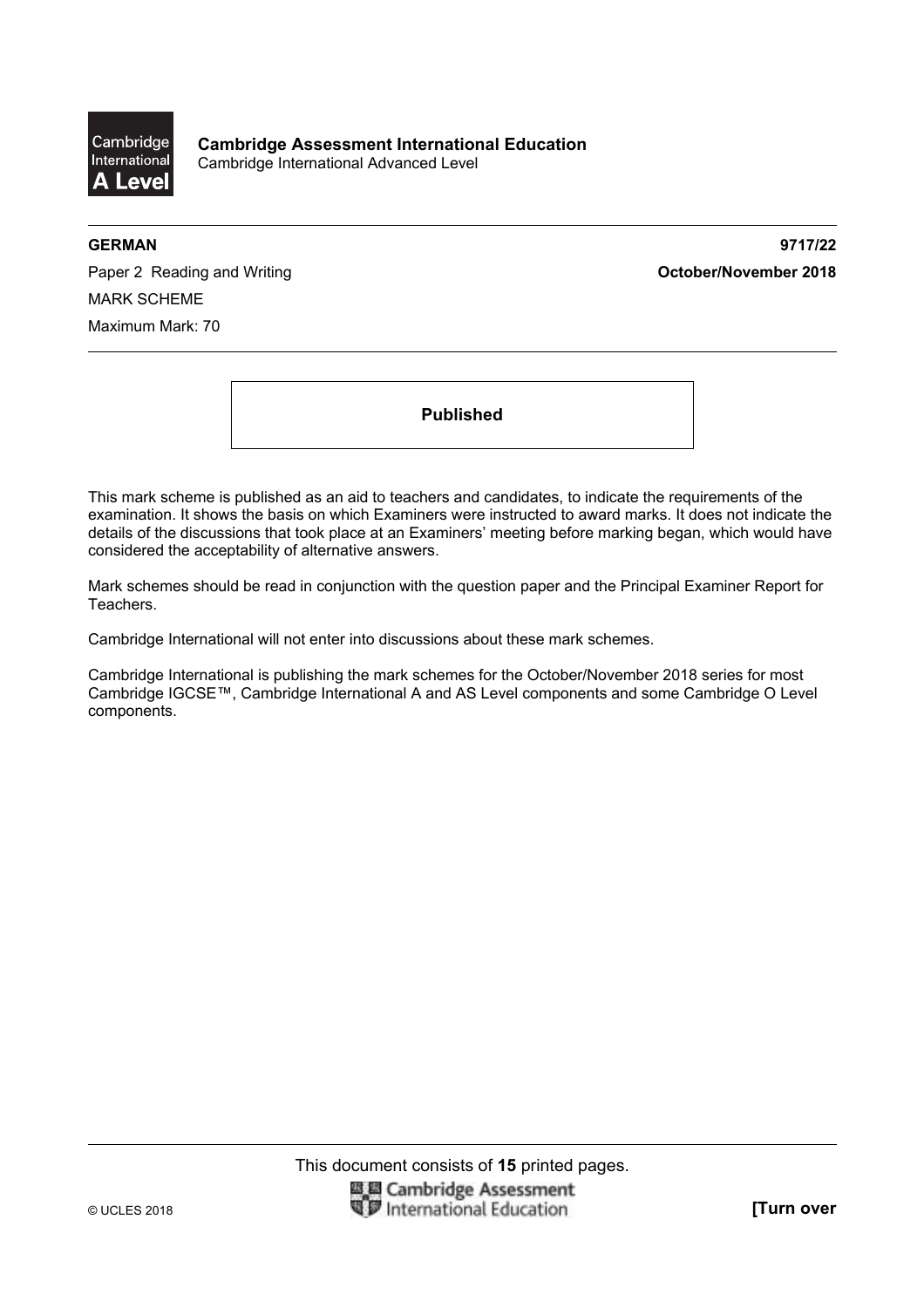# **1 Generic Marking Principles**

These general marking principles must be applied by all examiners when marking candidate answers. They should be applied alongside the specific content of the mark scheme or generic level descriptors for a question. Each question paper and mark scheme will also comply with these marking principles.

GENERIC MARKING PRINCIPLE 1:

Marks must be awarded in line with:

- the specific content of the mark scheme or the generic level descriptors for the question
- the specific skills defined in the mark scheme or in the generic level descriptors for the question
- the standard of response required by a candidate as exemplified by the standardisation scripts.

GENERIC MARKING PRINCIPLE 2:

Marks awarded are always **whole marks** (not half marks, or other fractions).

GENERIC MARKING PRINCIPLE 3:

Marks must be awarded **positively**:

- marks are awarded for correct/valid answers, as defined in the mark scheme. However, credit is given for valid answers which go beyond the scope of the syllabus and mark scheme, referring to your Team Leader as appropriate
- marks are awarded when candidates clearly demonstrate what they know and can do
- marks are not deducted for errors
- marks are not deducted for omissions
- answers should only be judged on the quality of spelling, punctuation and grammar when these features are specifically assessed by the question as indicated by the mark scheme. The meaning, however, should be unambiguous.

GENERIC MARKING PRINCIPLE 4:

Rules must be applied consistently e.g. in situations where candidates have not followed instructions or in the application of generic level descriptors.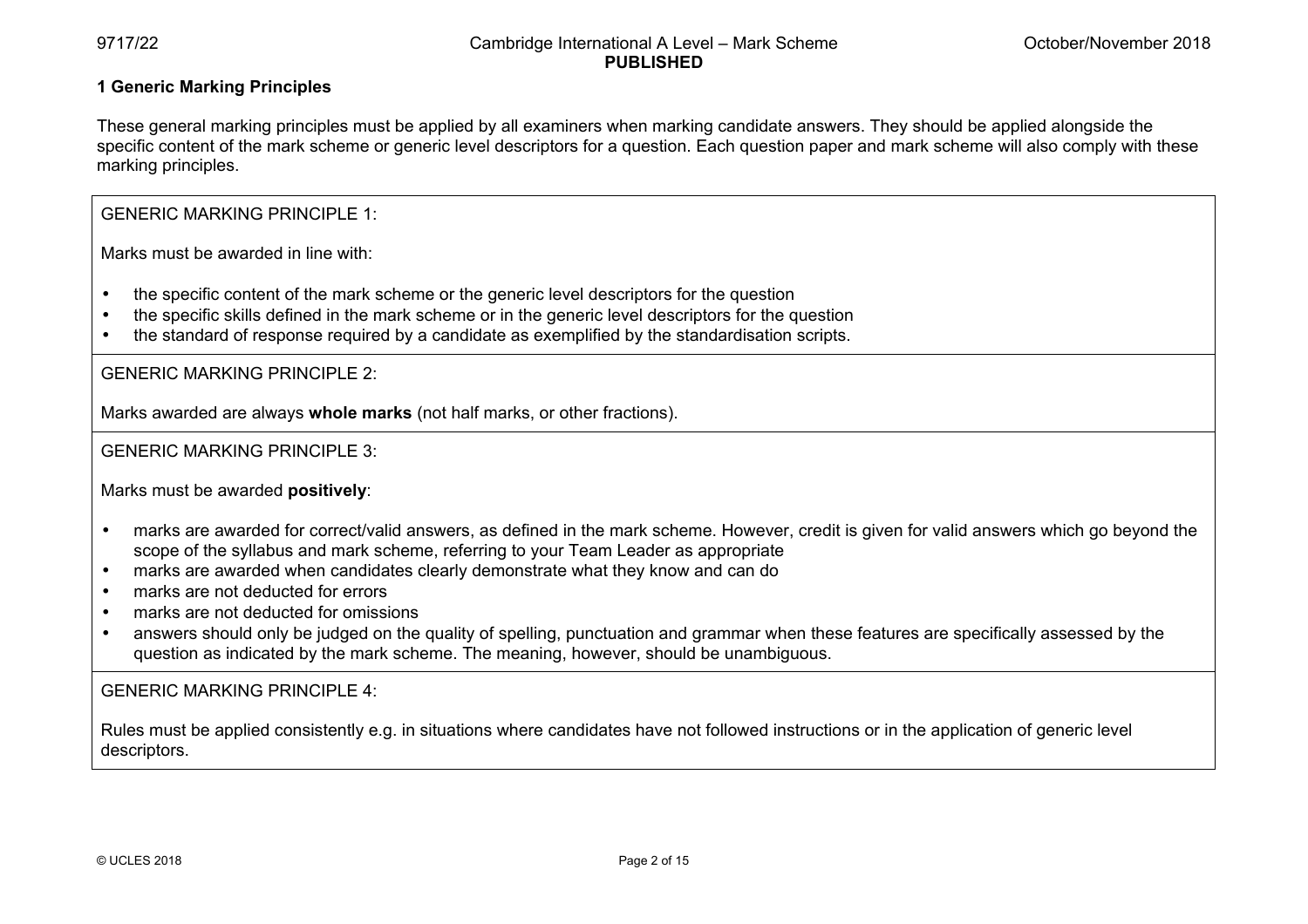# GENERIC MARKING PRINCIPLE 5:

Marks should be awarded using the full range of marks defined in the mark scheme for the question (however; the use of the full mark range may be limited according to the quality of the candidate responses seen).

# GENERIC MARKING PRINCIPLE 6:

Marks awarded are based solely on the requirements as defined in the mark scheme. Marks should not be awarded with grade thresholds or grade descriptors in mind.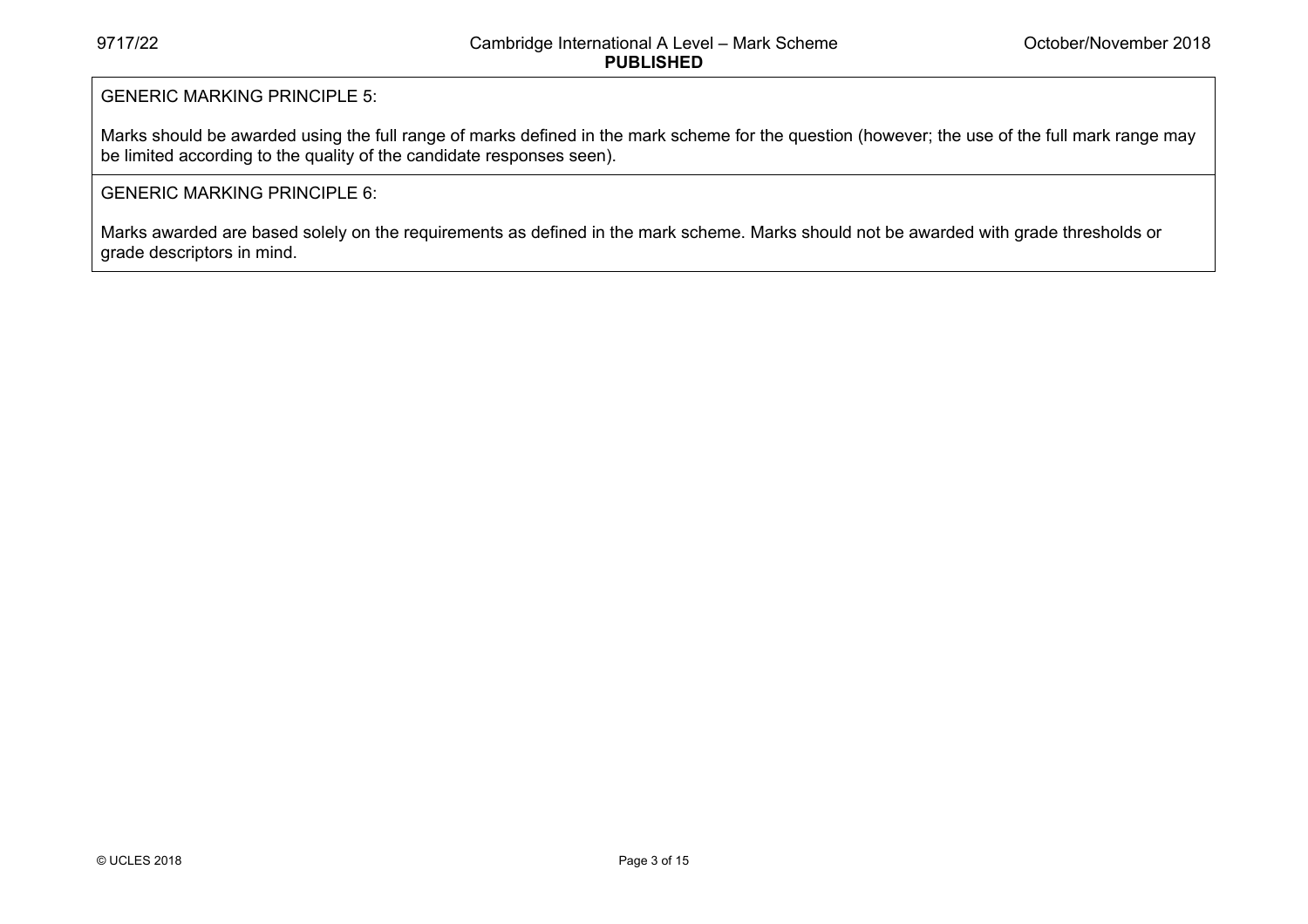#### **2 General Marking Principles**

**2.1** Please note that it is not possible to list all acceptable alternatives in the Detailed Mark Scheme provided on the following pages. You will need to consider all alternative answers and unexpected approaches in candidates' scripts, make a decision on whether they communicate the required elements, in consultation with the Principal Examiner if necessary, and award marks accordingly.

### **2.2 Crossing out:**

**(a)** If a candidate changes his/her mind over an answer and crosses out an attempt, award a mark if the final attempt is correct.

(b) If a candidate crosses out an answer to a whole question but makes no second attempt at it, mark the crossed out work.

### **2.3** Annotation used in marking:

- **(a)** BOD = Benefit of the Doubt and is used to indicate material considered by the Examiner and judged to be more correct than incorrect: the benefit of the doubt is given to the candidate and the mark is awarded.
- **(b)** NBOD = No Benefit of the Doubt and is used to indicate material considered by the Examiner and judged to be more incorrect than correct: the benefit of the doubt is **not** given to the candidate and the mark is **not** awarded.
- **(c)** caret = to indicate where something which is key to the response is missing.

### **2.4** No response and '0' marks

There is a NR (No Response) option in **scoris.** 

Award NR (No Response):

- If there is nothing written at all in the answer space or
- If there is only a comment which does not in any way relate to the question being asked (e.g. 'can't do' or 'don't know') or
- If there is only a mark which isn't an attempt at the question (e.g. a dash, a question mark).

Award 0:

• If there is any attempt that earns no credit. This could, for example, include the candidate copying all or some of the question, or any working that does not earn any marks, whether crossed out or not.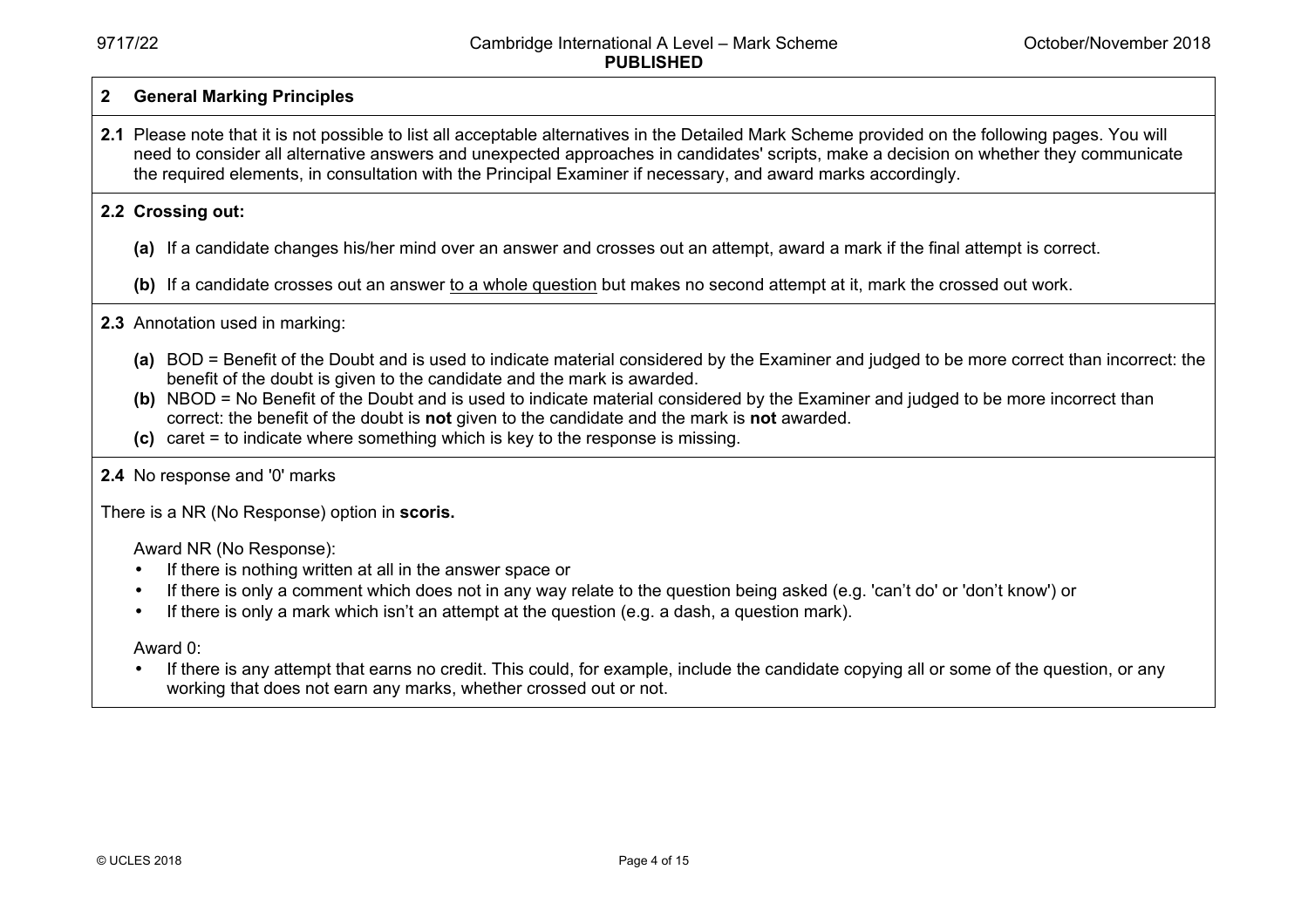# 9717/22 Cambridge International A Level – Mark Scheme **PUBLISHED**

 $\overline{a}$ 

# **3 Detailed Mark Scheme**

#### **Section 1**

| Question | <b>Answer</b>   | <b>Marks</b> | <b>Not Allowed Responses</b> |
|----------|-----------------|--------------|------------------------------|
| 1(a)     | problematische  |              |                              |
| 1(b)     | aufgrund        |              |                              |
| 1(c)     | Anstieg         |              |                              |
| 1(d)     | erwartet        |              |                              |
| 1(e)     | Voraussetzungen |              |                              |

| Question | <b>Answer</b>                    | <b>Marks</b> | <b>Not Allowed Responses</b> |
|----------|----------------------------------|--------------|------------------------------|
| 2(a)     | zu arbeiten                      |              |                              |
| 2(b)     | Organisation/Einteilung          |              | Organisierung                |
| 2(c)     | abholen                          |              |                              |
| 2(d)     | zusätzlichen                     |              |                              |
| 2(e)     | zur Verfügung gestellt/angeboten |              |                              |

| Question | <b>Answer</b>                                                                                      | <b>Marks</b> | <b>Not Allowed Responses</b> |
|----------|----------------------------------------------------------------------------------------------------|--------------|------------------------------|
| 3(a)     | Telefonkonferenz beim Frühstück<br>Vorbereitung auf dem Sofa                                       | 2            |                              |
| 3(b)     | Fachkräftemangel<br>Effizientes, ortsunabhängiges Arbeiten<br>Spezialisten brauchen nicht umziehen | 3            |                              |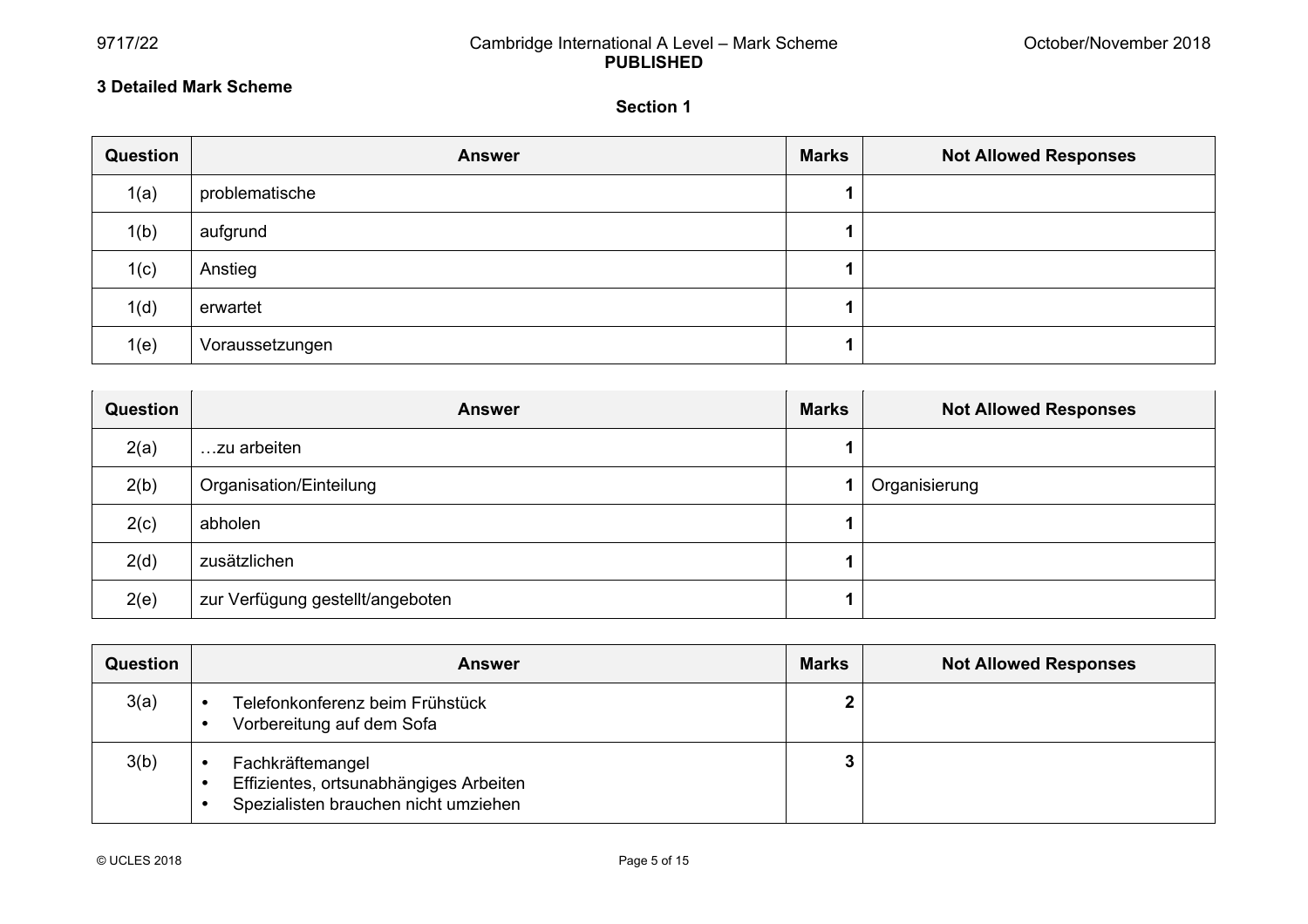# 9717/22 Cambridge International A Level – Mark Scheme **PUBLISHED**

| Question | <b>Answer</b>                                                                                                                     | <b>Marks</b> | <b>Not Allowed Responses</b> |
|----------|-----------------------------------------------------------------------------------------------------------------------------------|--------------|------------------------------|
| 3(c)     | Flexiblere Arbeitszeiten<br>Kann Arbeit unterbrechen<br>Freiheit, am frühen Morgen zu arbeiten                                    | 3            |                              |
| 3(d)     | Mitarbeiter sind zufriedener<br>Erhöhte Motivation/mehr Produktivität<br>Viele arbeiten mehr                                      | 3            |                              |
| 3(e)     | Mitarbeiter sollen von überall arbeiten (Grundausstattung)<br>Einige Büro-Arbeitsplätze<br>Arbeiten im Café<br>٠<br>Kosten sparen | 4            |                              |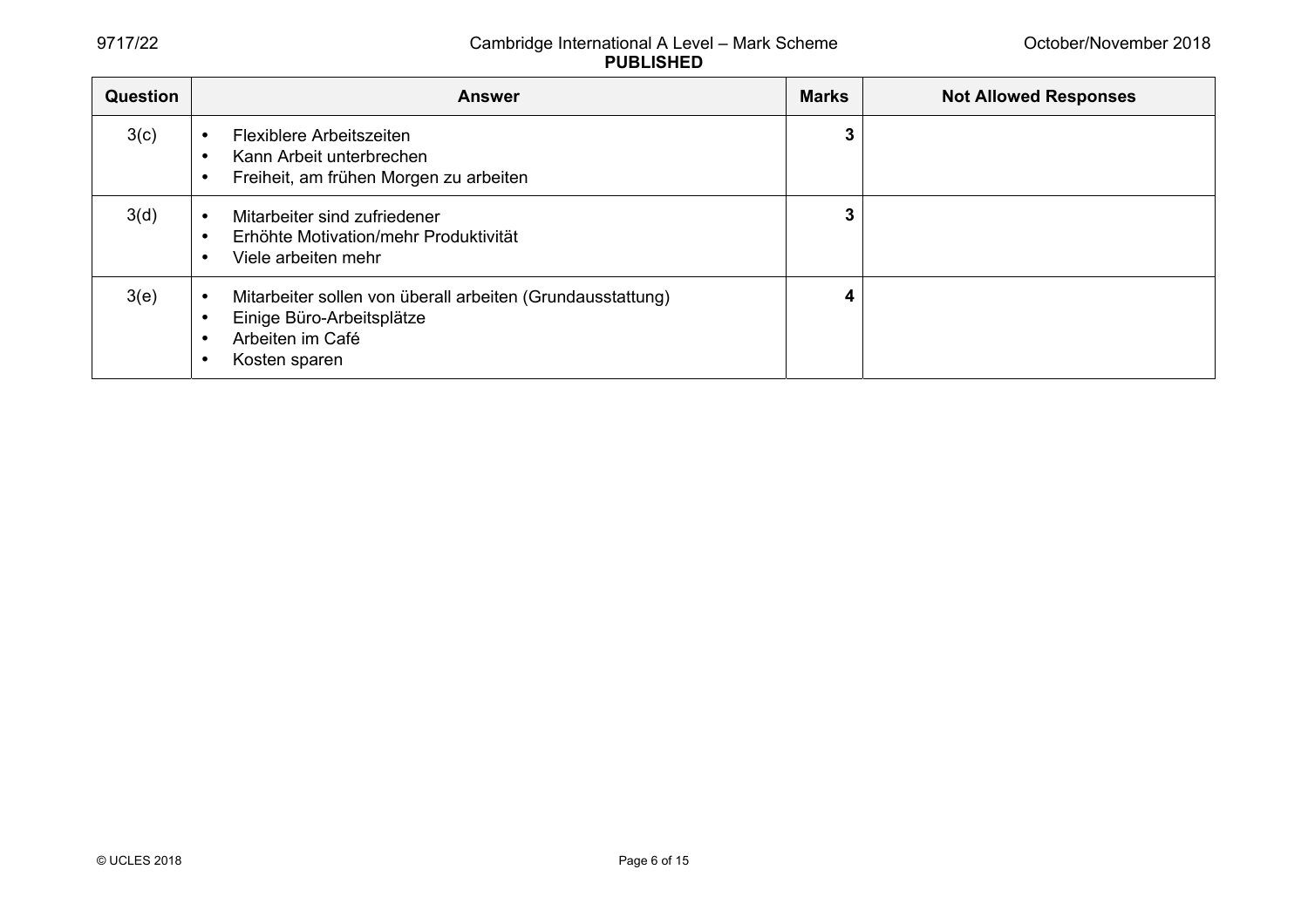# **Quality of Language – Accuracy (Questions 3, 4 and 5)** [5]

# **5 Very good**  Consistently accurate. Only very few errors of minor significance. Accurate use of more complex structures (verb forms, tenses, prepositions, word order). **4 Good**  Higher incidence of error than above, but clearly has a sound grasp of the grammatical elements in spite of lapses. Some capacity to use accurately more complex structures. **3 Sound**  Fair level of accuracy. Common tenses and regular verbs mostly correctly formed. Some problems in forming correct agreement of adjectives. Difficulty with irregular verbs, use of prepositions. **2 Below average**  Persistent errors in tense and verb forms. Prepositions frequently incorrect. Recurrent errors in agreement of adjectives.

**0–1 Poor** 

Little or no evidence of grammatical awareness. Most constructions incomplete or incorrect. Consistent and repeated error.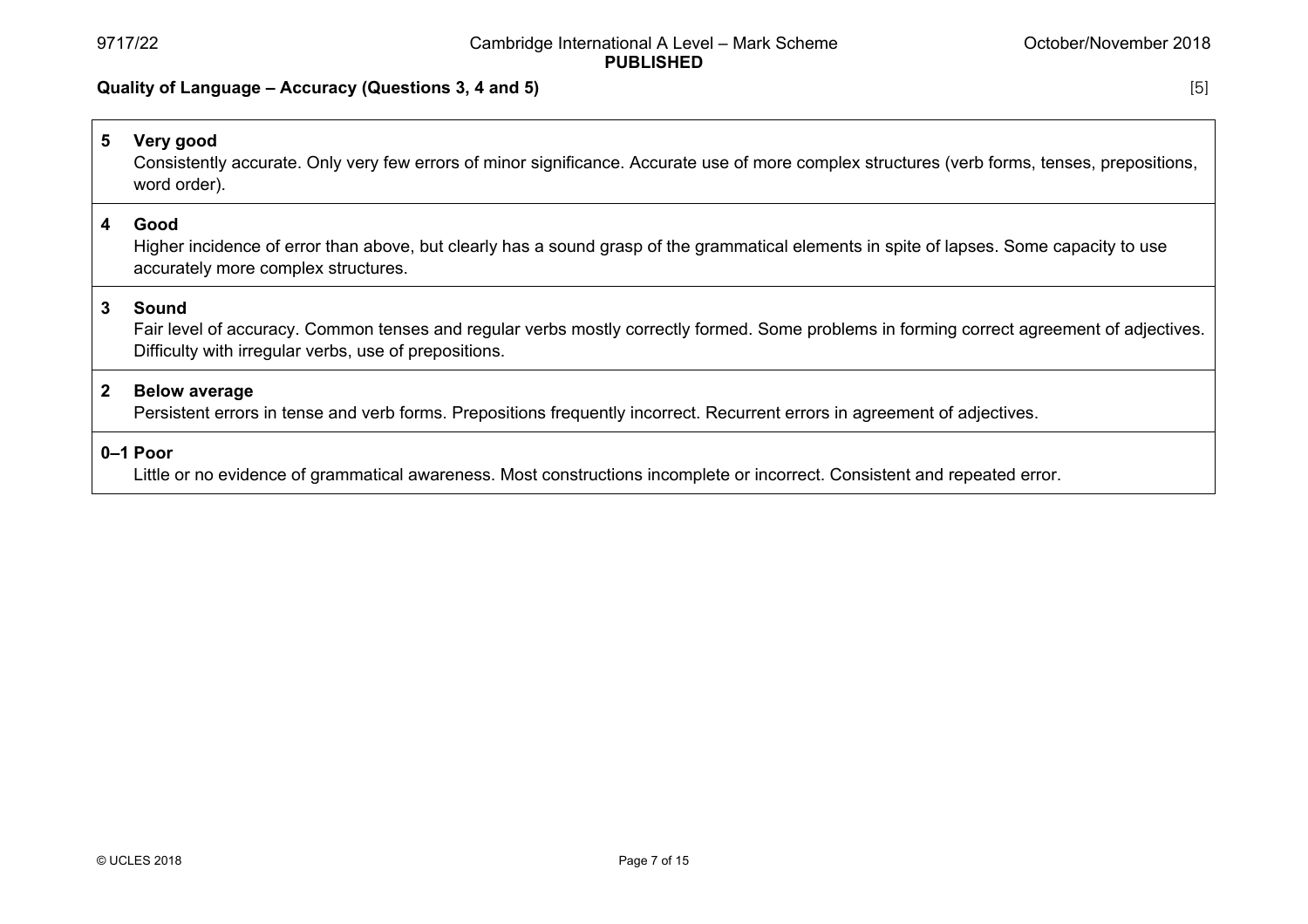# **Additional marking guidance for Quality of language – questions 3 and 4**

The five marks available for Quality of Language are awarded **globally** for the whole performance on each set of answers.

A concise answer, containing all mark-bearing components for Content is scored on the full range of marks for language, i.e. length does not determine the Quality of Language mark.

**Answers scoring 0 for Content** cannot contribute to the overall Quality of Language mark.

Identify the answer(s) scoring 0 for Content in the whole set of answers. Then add together the number of Content marks available for each of these questions and reduce the Quality of Language mark according to the following table:

| <b>Total Content marks available on</b><br>questions where a candidate scores 0 | <b>Reduce Quality of Language mark by:</b> |
|---------------------------------------------------------------------------------|--------------------------------------------|
| $2 - 3$                                                                         |                                            |
| $4 - 5$                                                                         | 2                                          |
| $6 - 7$                                                                         | 3                                          |
| $8 - 14$                                                                        | 4                                          |
| 15                                                                              | 5                                          |

**Note**: A minimum of one mark for Quality of Language should be awarded if there are any Content marks at all (i.e. 0 Quality of Language marks only if 0 Content marks).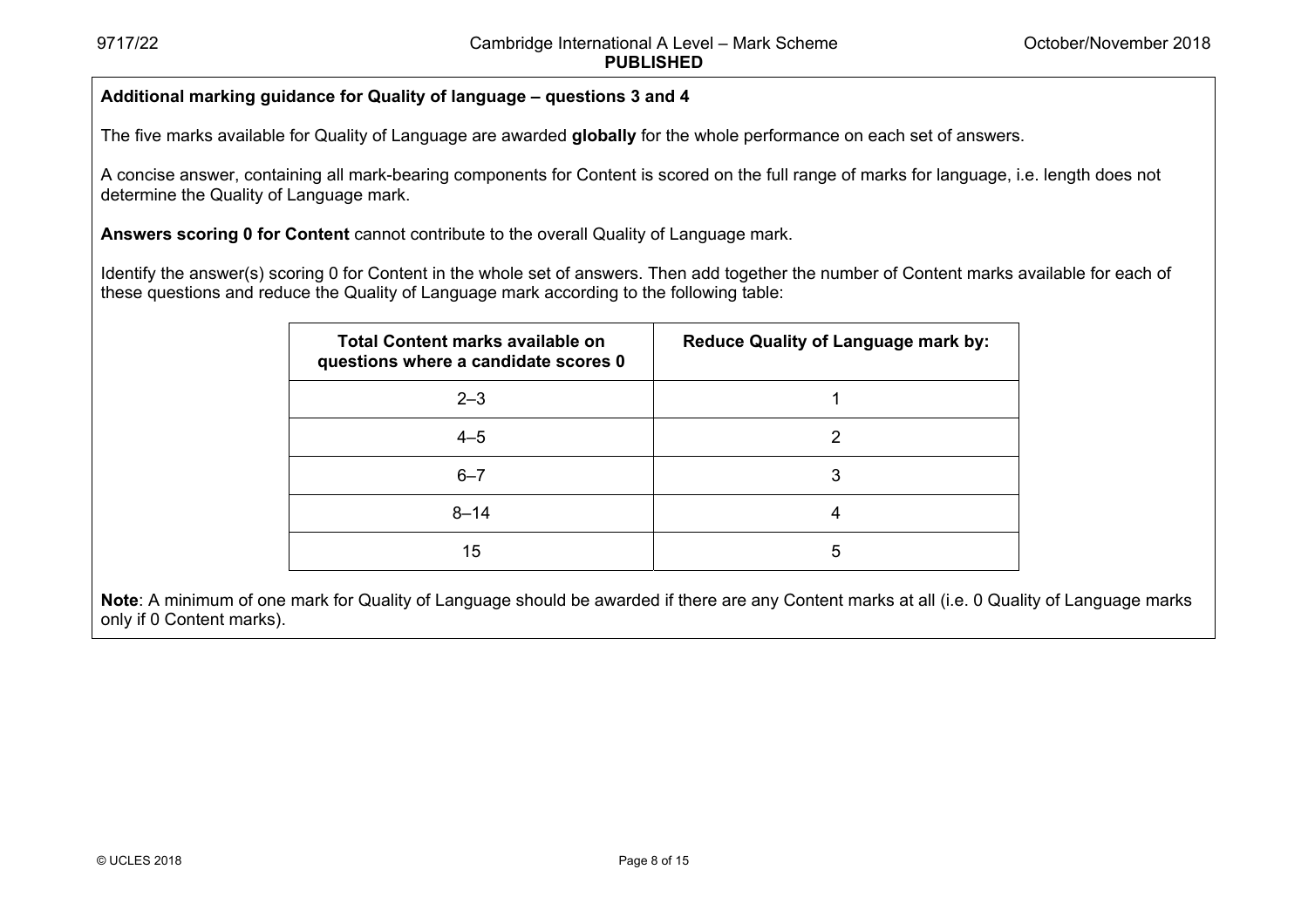# **Question 4**

Mark as Question 3

| Question | <b>Answer</b>                                                                                                                                                                                | <b>Marks</b>   | <b>Not Allowed Responses</b> |
|----------|----------------------------------------------------------------------------------------------------------------------------------------------------------------------------------------------|----------------|------------------------------|
| 4(a)     | Fördert Kreativität<br>$\bullet$<br>Verhindert Faulheit/Selbstausbeutung<br>$\bullet$<br><b>Besseres Privatleben</b><br>$\bullet$                                                            | 3              |                              |
| 4(b)     | Anwesenheitspflicht<br>$\bullet$<br>Feste Arbeitszeiten<br>$\bullet$<br>Kollegengespräche<br>$\bullet$<br>Kaffeetasse mit Spruch<br>$\bullet$<br>(any $3$ of $4$ )                           | 3              |                              |
| 4(c)     | Mehr Effizienz (durch Diskussionen)<br>$\bullet$<br>Schnellere Arbeit im Büro<br>$\bullet$<br><b>Bessere Qualität</b><br>$\bullet$                                                           | 3              |                              |
| 4(d)     | Die Faulen arbeiten zu Hause weniger durch weniger Kontrolle;<br>$\bullet$<br>erfordert Disziplin<br>Die Fleißigen arbeiten zu viel; halten sich nicht an Arbeitszeiten<br>$\bullet$         | $\overline{2}$ |                              |
| 4(e)     | Ständig auf Empfang<br>$\bullet$<br>Wir arbeiten länger<br>$\bullet$                                                                                                                         | $\overline{2}$ |                              |
| 4(f)     | Büro stiftet Identität<br>$\bullet$<br>Beruhigende Sicherheit von Strukturen und Ritualen<br>$\bullet$<br>Interaktion mit Kollegen gibt soziale Sicherheit<br>$\bullet$<br>(any $2$ of $3$ ) | $\overline{2}$ |                              |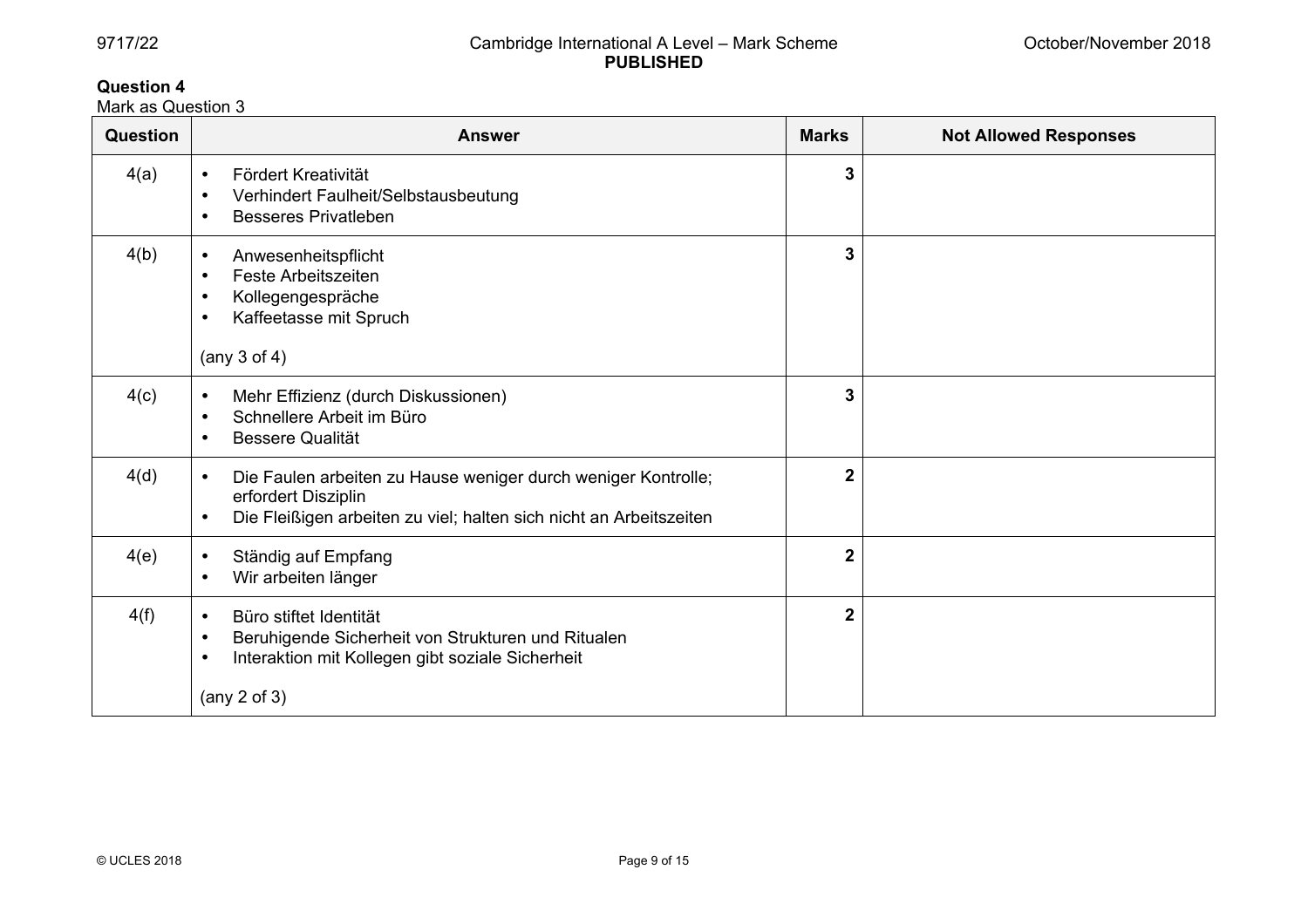#### **Quality of Language – Accuracy (Questions 3, 4 and 5)** [5]

# **5 Very good**

 Consistently accurate. Only very few errors of minor significance. Accurate use of more complex structures (verb forms, tenses, prepositions, word order).

#### **4 Good**

 Higher incidence of error than above, but clearly has a sound grasp of the grammatical elements in spite of lapses. Some capacity to use accurately more complex structures.

# **3 Sound**

 Fair level of accuracy. Common tenses and regular verbs mostly correctly formed. Some problems in forming correct agreement of adjectives. Difficulty with irregular verbs, use of prepositions.

#### **2 Below average**

Persistent errors in tense and verb forms. Prepositions frequently incorrect. Recurrent errors in agreement of adjectives.

# **0–1 Poor**

Little or no evidence of grammatical awareness. Most constructions incomplete or incorrect. Consistent and repeated error.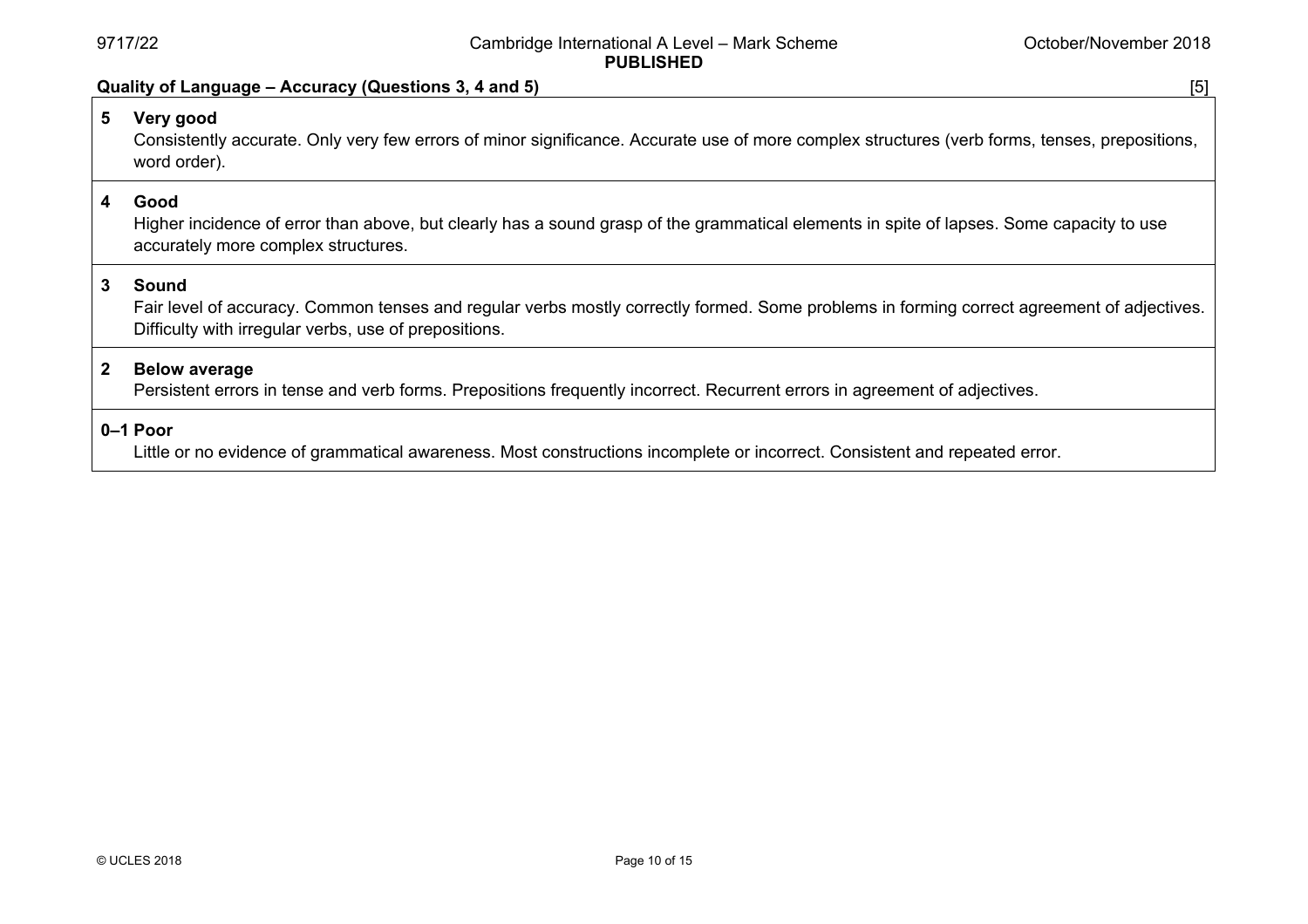# **Additional marking guidance for Quality of language – questions 3 and 4**

The five marks available for Quality of Language are awarded **globally** for the whole performance on each set of answers.

A concise answer, containing all mark-bearing components for Content is scored on the full range of marks for language, i.e. length does not determine the Quality of Language mark.

**Answers scoring 0 for Content** cannot contribute to the overall Quality of Language mark.

Identify the answer(s) scoring 0 for Content in the whole set of answers. Then add together the number of Content marks available for each of these questions and reduce the Quality of Language mark according to the following table:

| Total Content marks available on<br>questions where a candidate scores 0 | <b>Reduce Quality of Language mark by:</b> |
|--------------------------------------------------------------------------|--------------------------------------------|
| $2 - 3$                                                                  |                                            |
| $4 - 5$                                                                  | 2                                          |
| $6 - 7$                                                                  | 3                                          |
| $8 - 14$                                                                 | 4                                          |
| 15                                                                       | 5                                          |

**Note**: A minimum of one mark for Quality of Language should be awarded if there are any Content marks at all (i.e. 0 Quality of Language marks only if 0 Content marks).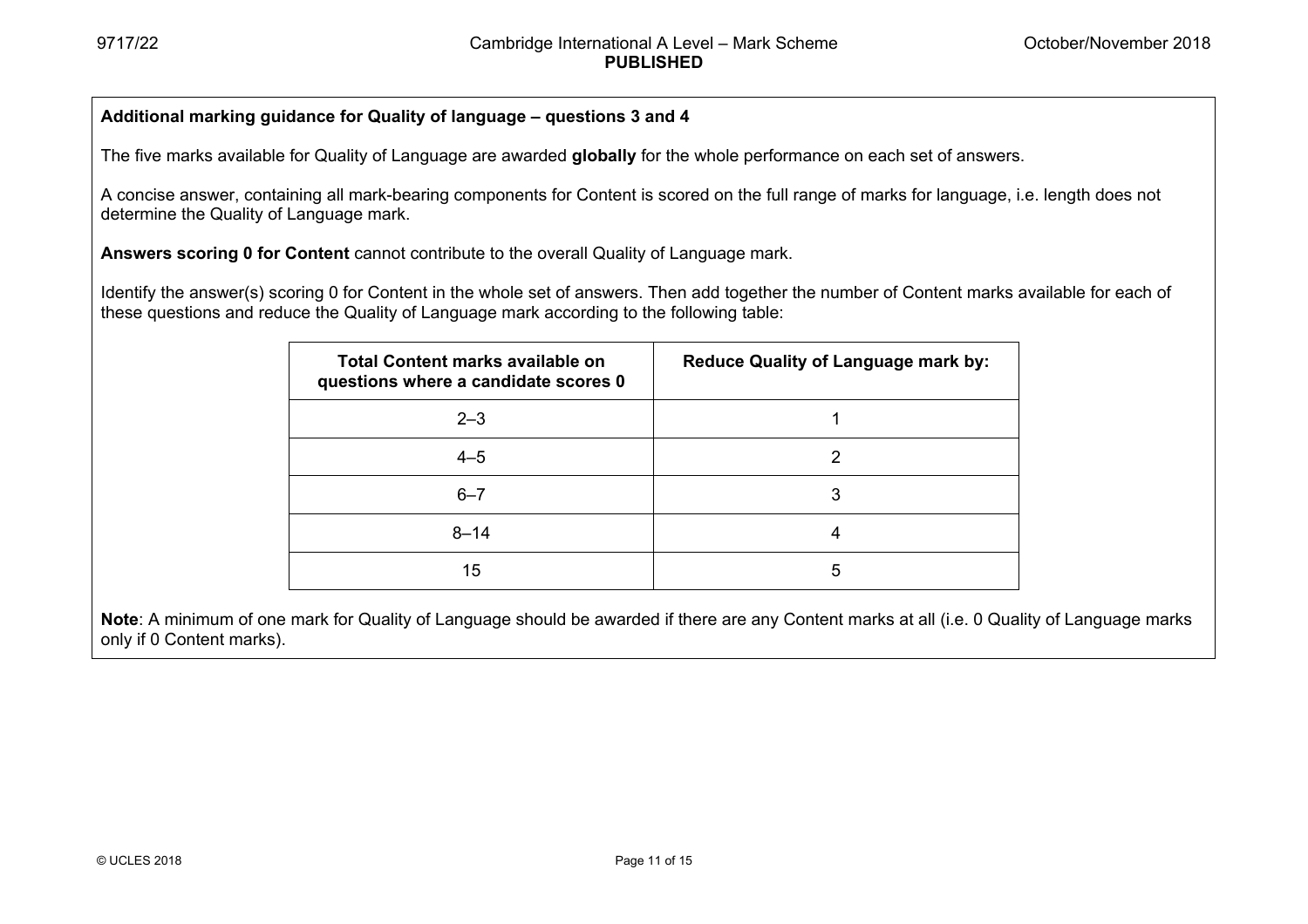97117/22

#### Cambridge International A Level – Mark Scheme **PUBLISHED**

#### **Qu uestion 5**

# **Le ength of 5(a) + 5 5(b) (Summary and Personal R Response)**

Writing within the maximum length is part of the task, and candidates who remain within the limit (140 words in total) deserve credit.

For these purposes, a word is defined as any item that stands alone and is not joined by a hyphen or apostrophe, etc. Examiners make a rough estimate of the length by a quick calculation of the number of words on a line. If the piece is clearly too long, calculate the length more precisely. Insert the vertical wavy line <u>after</u> the 150th word to show the end of the response to be marked.

# **Co ontent marks: S Summary**

The summary could include the following points (award 1 mark for each point covered up to a maximum of 10 points):

|              | <b>Vorteile</b>                            |  |  |
|--------------|--------------------------------------------|--|--|
| $\mathsf{A}$ | Weniger Hektik                             |  |  |
| В            | Spezialisten brauchen nicht umziehen       |  |  |
| C.           | Flexiblere Arbeitszeiten                   |  |  |
| D            | Mitarbeiter zufriedener/bessere Motivation |  |  |
| E            | Mitarbeiter produktiver                    |  |  |
| F            | Unternehmen spart Bürokosten               |  |  |
| G            |                                            |  |  |
| н            |                                            |  |  |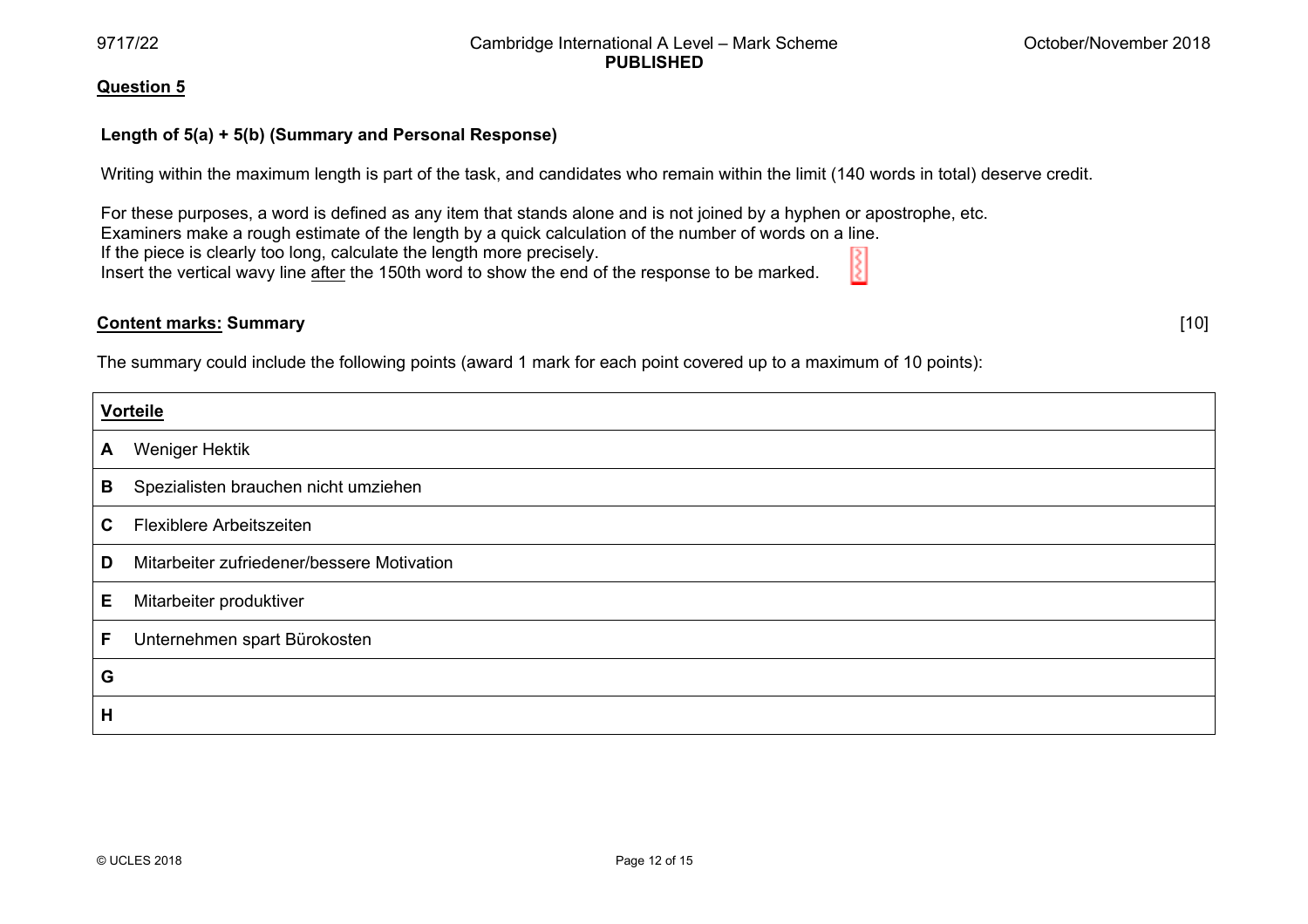|              | <b>Nachteile</b>                             |  |  |
|--------------|----------------------------------------------|--|--|
| M            | Keine festen Strukturen                      |  |  |
| N            | Büro stiftet Identität                       |  |  |
| $\mathbf{o}$ | Keine Grenze Job/Privatleben                 |  |  |
| P            | Mögliche Isolation                           |  |  |
| Q            | Weniger Kontrolle über Mitarbeiter           |  |  |
| R            | Weniger kreativ/Austausch mit Kollegen       |  |  |
| S            | Kann Faulheit unterstützen oder              |  |  |
|              | Mitarbeiter arbeiten länger/Selbstbestrafung |  |  |
| U            |                                              |  |  |
| $\mathsf{V}$ |                                              |  |  |
| W            |                                              |  |  |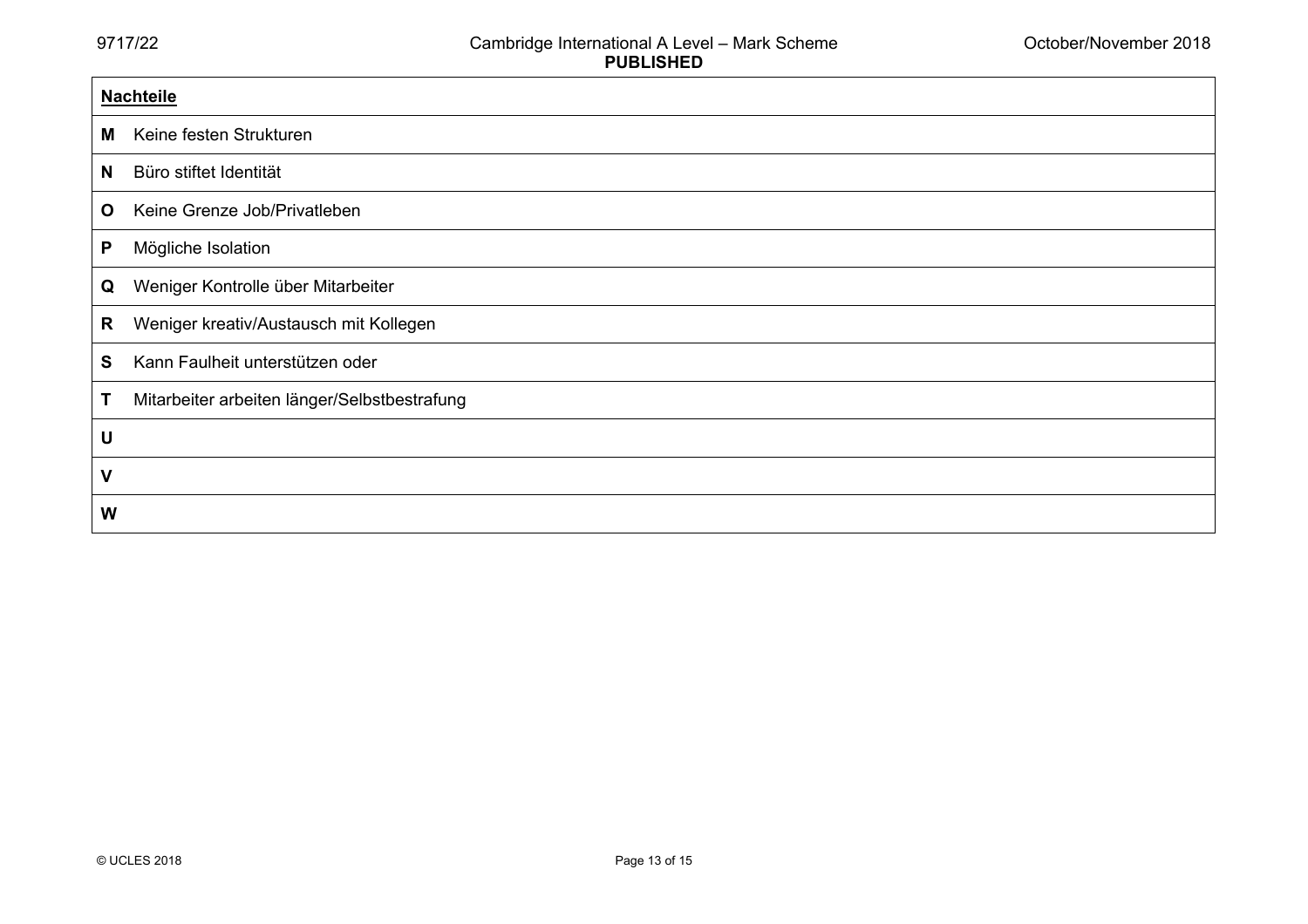#### 9717/22 Cambridge International A Level – Mark Scheme **PUBLISHED**

## **Content marks: Response to the Text** [5]

Marked like a mini-essay according to the variety and interest of the opinions and views expressed, the response to the original text stimulus and the ability to express a personal point of view.

# **5 Very good**

Varied and interesting ideas, showing an element of flair and imagination, a capacity to express a personal point of view.

#### **4 Good**

 Not the flair and imagination of the best candidates, but work still shows an ability to express a range of ideas, maintain interest and respond to the issues raised.

#### **3 Sound**

A fair level of interest and ideas. May concentrate on a single issue, but there is still a response to ideas in the text.

#### **2 Below average**

Limited range of ideas; rather humdrum. May disregard the element of response to the text, and write a largely unrelated free-composition.

# **0–1 Poor**

Few ideas to offer on the theme. Banal and pedestrian. No element of personal response to the text. Repeated error.